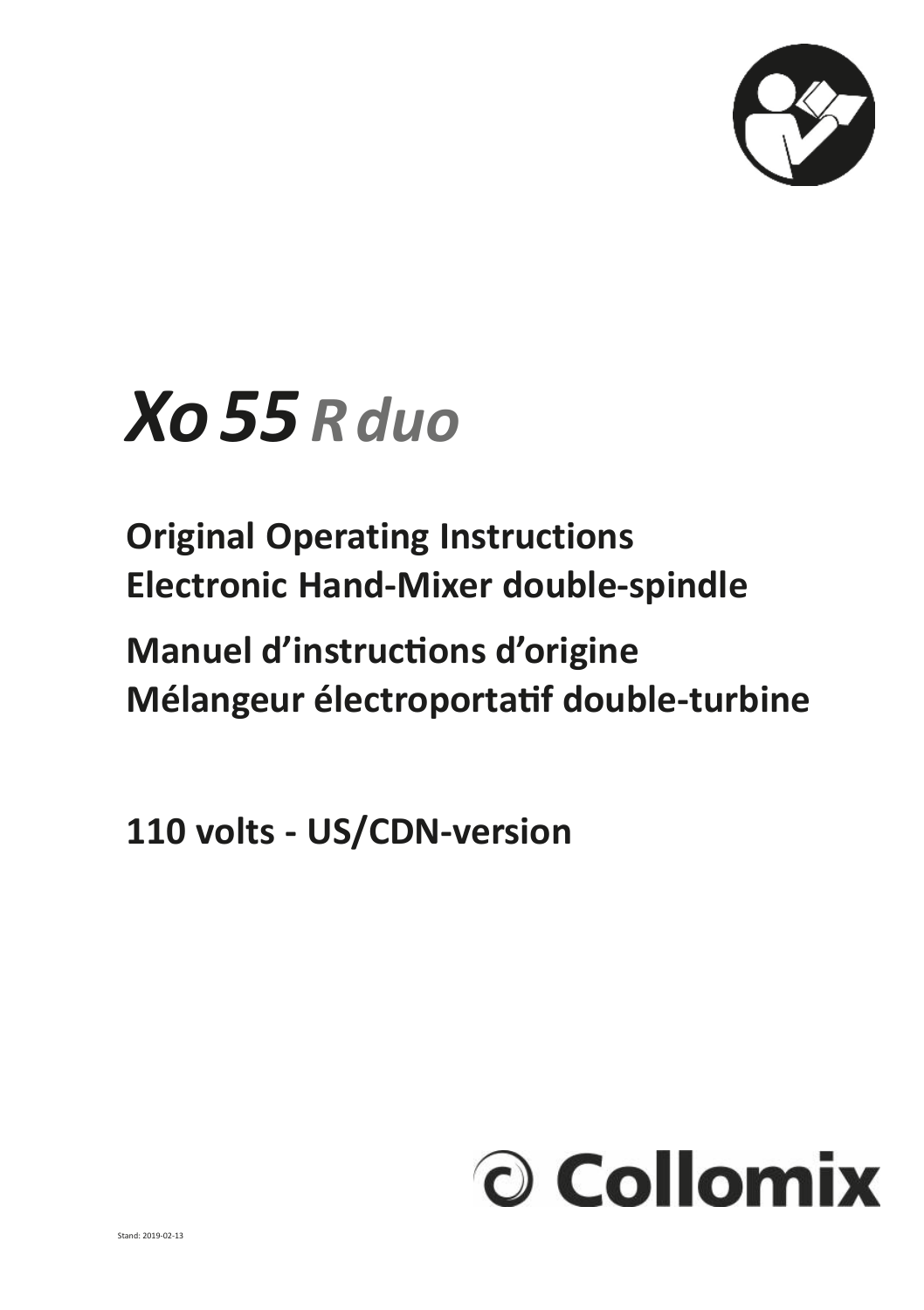

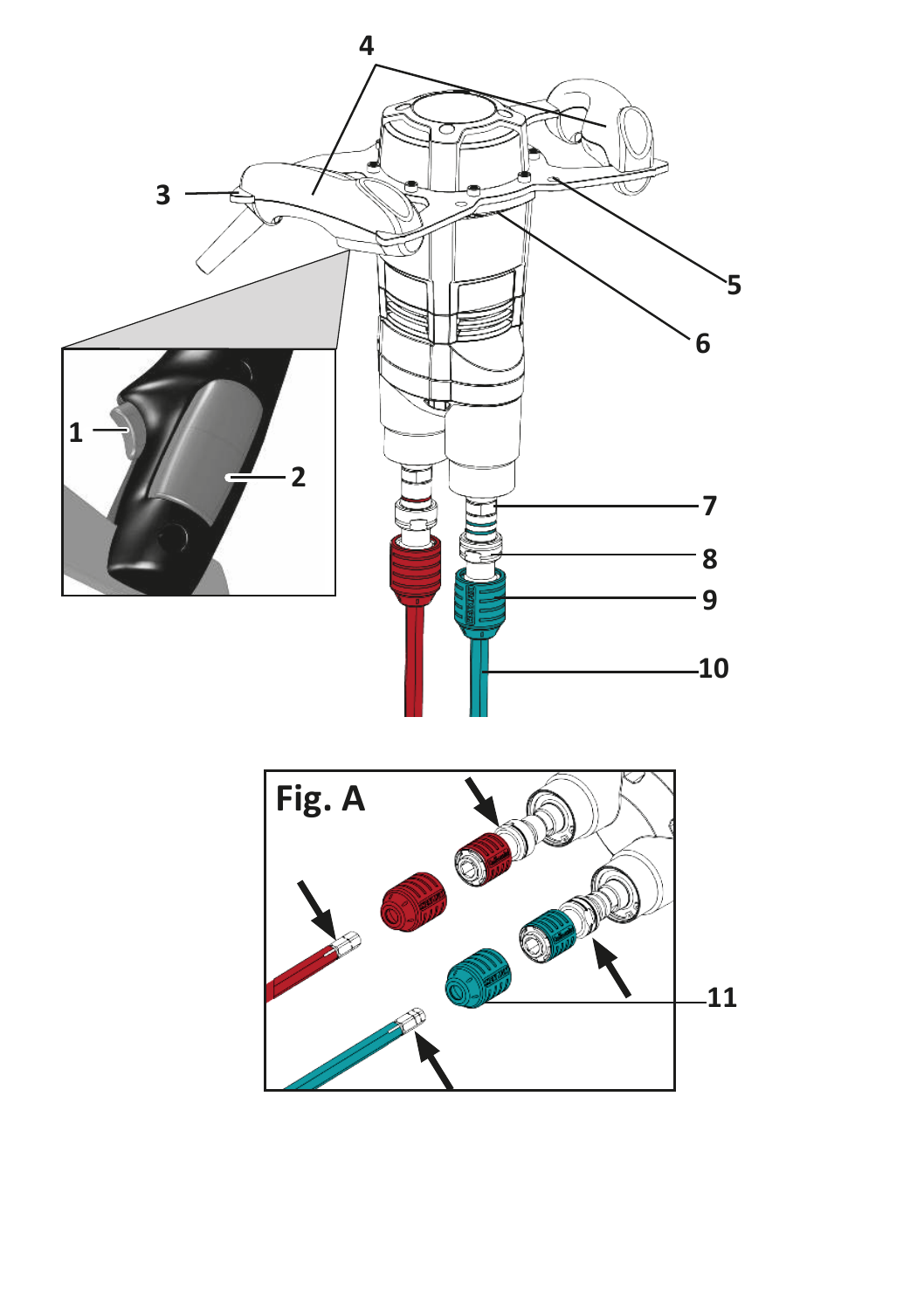#### **Technical data**

| Rated power/Current consumption: | 1450 W /       |
|----------------------------------|----------------|
| Power supply:                    | 110-125        |
| Frequency:                       | 50/60 Hz       |
| No-load speed, first gear        | - 640 mil      |
| Rpm under load, first gear       | - 430 mil      |
| Mixing tool:                     | <b>MKD 140</b> |
| Weight w/o mixing tool:          | 6,9 kg $/1$    |
| Protection class:                | $/ \parallel$  |

#### **Machine components**

- **1 Release button for ON/OFF switch**
- **2 ON/OFF switch**
- **3 Handle frame with rubber buffer**
- **4 Handle**
- **5 Holes for machine mounting**
- **6 Ventilation slits**
- **7 Mixing shaft**
- **8 Mixing shaft marking**
- **9 HEXAFIX coupling**
- **10 Mixing tool**
- **11 Protective caps**

#### **Noise/vibration levels**

Measured values determined in accordance with EN 60745. The A-weighted noise level of the machine is typically:

|             | Sound pressure level<br>$L_{pA}$ [dB(A)] | Sound power level<br>[dB(A)]<br>WA <sup>-</sup> |
|-------------|------------------------------------------|-------------------------------------------------|
| Xo 55 R duo | 88 dB(a)                                 | 99 dB(A)                                        |
|             | Uncertainty $K = 3$ dB                   |                                                 |

Overall vibration level (for mixing of mineral materials)

|             | Emission level $a_n$ [m/s <sup>2</sup> ] |  |
|-------------|------------------------------------------|--|
| Xo 55 R duo | 1.3 $m/s^2$                              |  |
|             | Uncertainty $K = 1.5$ m/s <sup>2</sup>   |  |

#### **Xo 55 R duo**

 $110 - 125$  V  $-640$  min<sup>-1/</sup>  $-430$  min<sup>-1</sup> MKD 140 HF 6.9 kg / 15.2 lbs

### **WARNING:**

The measured values which are provided apply to new machines. Noise and vibration levels change with day-today use.

#### **CD** NOTE

The vibration level given in these instructions was measured in accordance with a standardized method of measurement as defined in EN 60745 and can be used for the purposes of comparing electrical tools with each other. It is also suitable for a preliminary estimation of vibration strain. The vibration level which is given represents vibration level for the primary use of the electrical tool. If, however, the electrical tool is used for any other purposes, with different plug-in tools or with insufficient maintenance, the vibration level may vary. This can result in a significantly higher level of vibration strain over the work period as a whole.

For a precise estimation of the vibration strain the times when the machine is switched off have to be taken into account as well, as do the times when it is running but is not actually being used. This can result in a significantly reduced level of vibration strain over the work period as a whole.

#### **CE Declaration of Conformity**

We declare, with sole responsibility, that this product complies with the following standards or normative products: EN 55014, EN 61000, EN 60745-1:2009 + EN60745-2-1:2010 in accordance with the provisions of directives 2004/108/EC, 2006/42 EC, 2011/65/EU

Gaimersheim, 2018-12-04 Alexander Essing Managing Director

**Technical documentation can be requested from:** Collomix GmbH Abt. Technische Entwicklung Daimlerstr. 9, 85080 Gaimersheim, Germany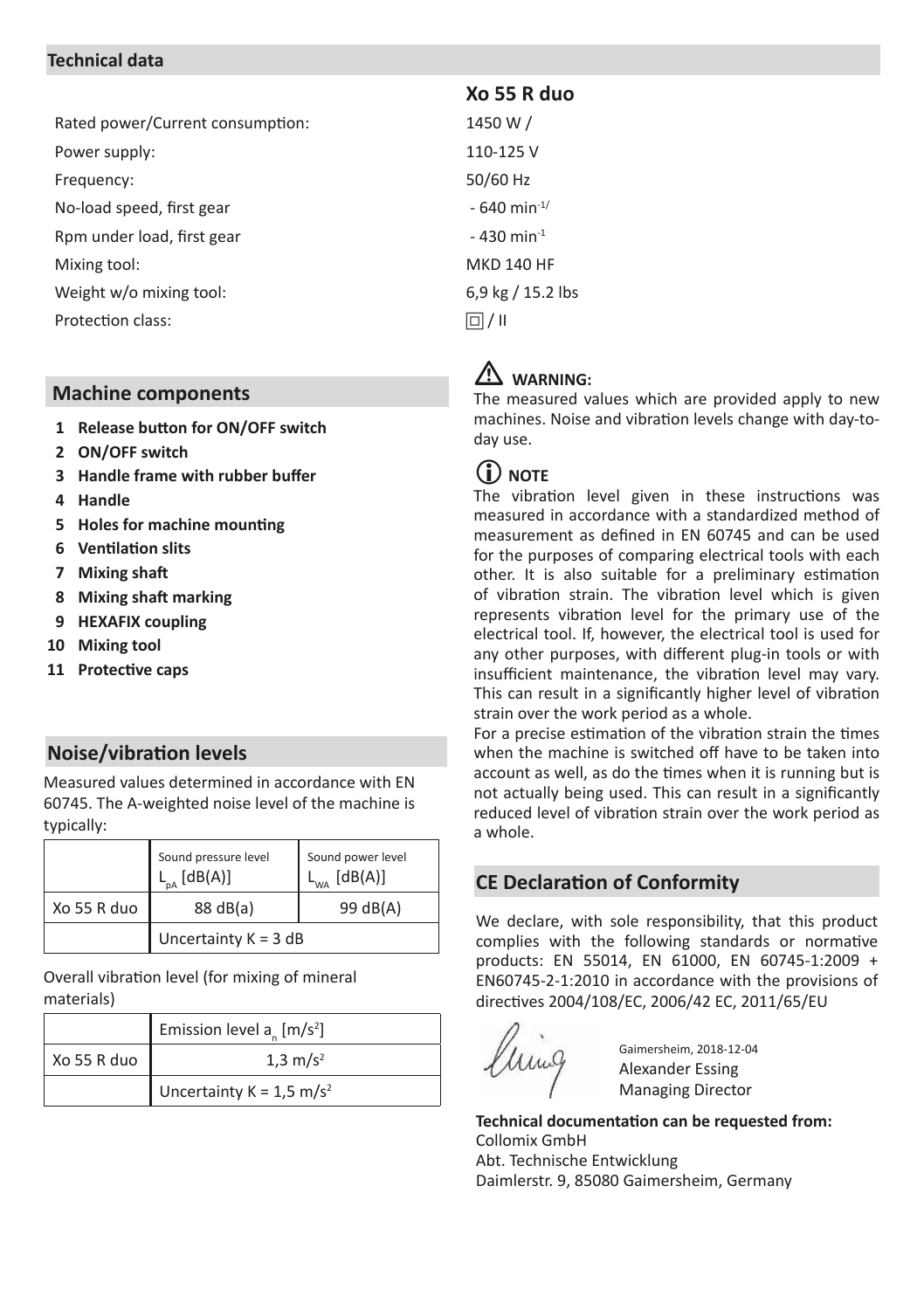**WARNING: Read all notes and instructions on safety. Failure to observe any of the** notes and instructions on safety may result in an electric shock, fire and/ or serious injury.

**Make sure that you keep all notes and instructions on safety for future reference.**

**To be able to use the machine safely it is essential that you read the operating instructions and the safety instructions thoroughly and comply with all of them. The machine is to be used only by persons who have read the operating instructions and who are acquainted with the occupational safety and accident prevention regulations in force in your country.**

 **In addition, you must also comply with the general safety instructions also included with the machine.**

- **► Take care to ensure that the mains power supply corresponds to the specifications on the rating plate.**
- **► Do not use the device in any environments with potentially explosive atmospheres.** Do not mix any readily flammable solvents or solvent-containing substances with a flash point of below 21°C/69°F.
- **► Take care to ensure that no liquid splashes against the motor housing and keep it away from the rain** – risk of electric shock!
- **► Never clean the machine with water risk of electric shock!**
- **► Do not wind cables or leads around any parts of your body.**
- **► Do not use the machine with a damaged cable. Do not touch the cable and pull out the power plug immediately.** There is an increased risk of electric shock from damaged cables. If the mains power cable has to be replaced (because of damage or similar), ensure that it is replaced by the manufacturer or an authorized representative of the manufacturer (electrician) in order to avoid any risk to safety.
- **► Always hold the machine firmly with both hands when carrying out your work and make sure you have a secure footing.**
- **► Hold the machine by the insulated grip surfaces, when performing an operation where the plug-in tool may contact hidden wiring or it's own cord.**  Plug-in tools contacting a "live" wire may make exposed metal parts of the power tool "live" and could give the operator an electric shock.
- **► Before starting up, check that the mixing rod is securely attached and rotates without a hitch.**
- **► Start up and run down the machine in the mixing container only.** Ensure that the mixing container is stood in a firm and secure position.
- **► Only operate the machine and the mixing tool in**

**perfect condition.** Do not use damaged, bent or worn paddles.

- **► Do not reach into the mixing container with your hands or insert any other objects into it while mixing is in progress.** Risk of crushing!
- **► Wait until the machine or tool comes to a complete standstill.** Rotating tools can snag and cause injuries or damage.
- **► If the sound pressure level should exceed 85 dB (A) where you are working, use ear protection!**
- **► We recommend that you wear work gloves and protective goggles when using the mixer.** Regulations require that you wear close-fitting clothing.
- **► To protect yourself from harmful dust while mixing, wear a dust mask. Some mineral materials are deemed to be carcinogenic.** Use a dust extractor wherever possible. To select suitable dust extraction systems or dust masks please refer to the information of the material manufacturer's.
- **► Always connect machines via a residual current device (RCD) with a rated residual current of 30 mA or less.**

#### **CALIFORNIA - PROPOSITION 65 WARNING**

Grinding/cutting/drilling and other construction activities contains chemicals know the State of California to cause cancer, birth defects and other reproductive harm. Some examples of these chemicals are:

- **Lead from lead-based paints.**
- **Crystalline silicia from bricks.**
- **Cement and other masonry products.**
- **Arsenic and chromium from chemically treated lumber.**

Your risk from these exposures varies, depending on how often you do this type of work. To reduce your exposure to these chemicals: ALWAYS work in a well ventilated area, and work with approved safety equipment, such as dust masks that are specially designed to filter out microscopic particles, or use an appropriate dust extraction system with micro part filter linked to the machine, to filter out microscopic particles.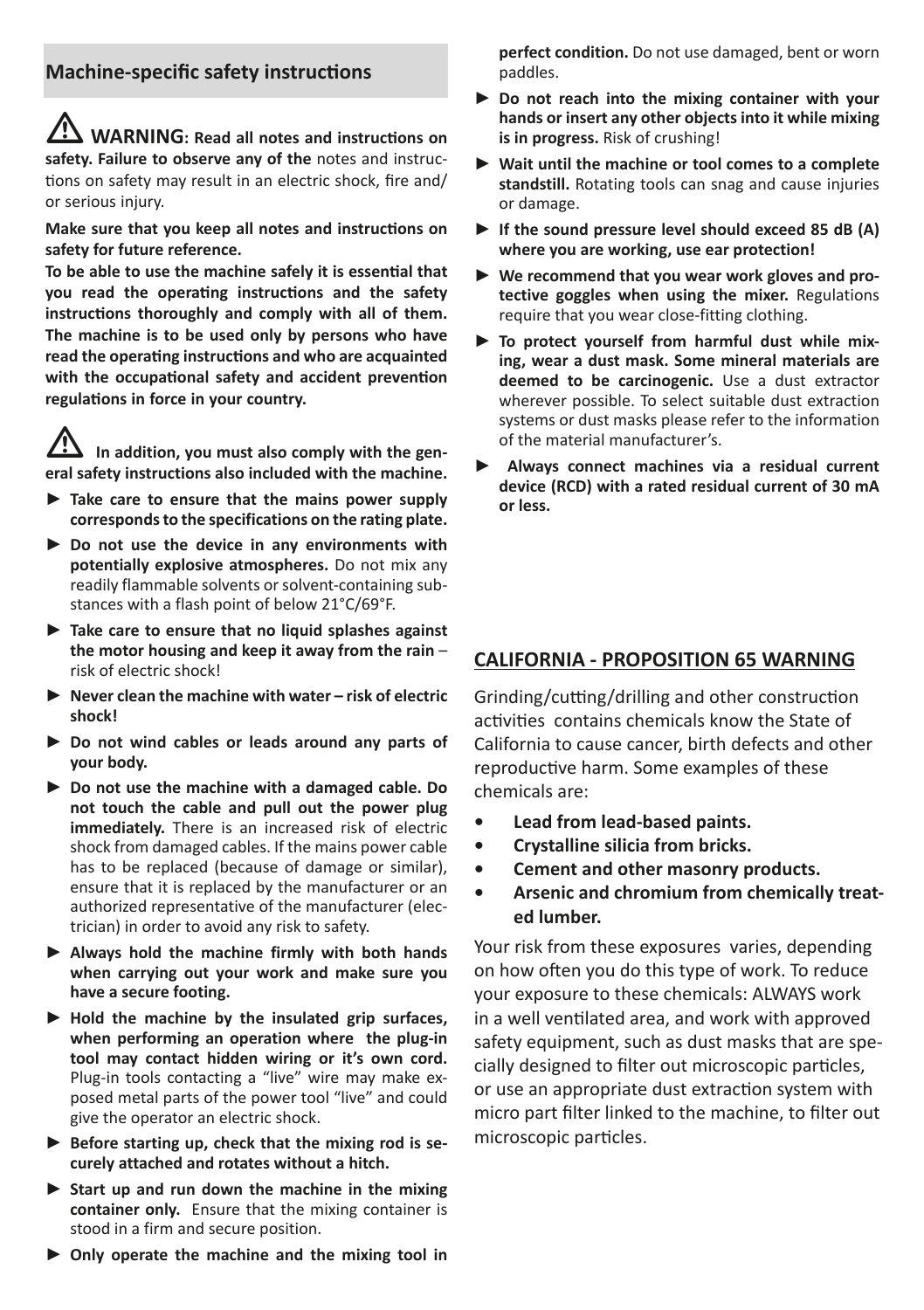

Read and observe the operating instructions for the machine before you start it up!

Always wear protective goggles and ear protection while working.

It is advisable to wear a dust mask whenever working with materials which generate large amounts of dust.



Always wear protective gloves while working.

Wear safety shoes with steel caps during operation

#### **Proper use**

The machine is designed for mixing liquid, granular and powder-based building products such as paints, mortar, concrete, adhesives, plaster, mixes containing silica sand, thermosetting resin and similar substances. Use the right mixing tool for the consistency of the material and the quantity to be mixed.

Please refer to the information in the technical data when choosing the size of mixing tool (diameter/ mixing action). If the wrong mixing action or mixing tool diameter is selected, this may cause the machine/gear unit to become overloaded and lead to damage as a result. Please remember that a mixing tool with a mixing action from the top down puts a greater strain on the electrical tool than one with the reverse mixing action.

Given the high torque levels generated by the machine, it must not be used as a power drill.

The machine must not be used for the preparation of foodstuffs.

The machine is not suitable for mixing materials containing graphite dust, brine or slurry. Mixing of these materials or substances may damage the machine beyond repair.

#### **Assembly**

#### **► Always pull the power plug out of the socket outlet before carrying out any work on the machine.**

#### **Fitting the stirrer / tool change-over (Fig. A):**

Insert the mixing tool with the HEXAFIX mount in the coupling until it locks. Make sure that the markings on the mixing attachments match those of the respective mixing shaft when you fit them  $(I + II)$ . For trouble-free operation the markings must match up. In addition, the stirrers can only be fitted in certain positions. This is to ensure that they do not come into contact with each other.

To release or change the mixing tools, simply pull back the handle-collar on the coupling and this releases the mixing tool.

Switching the mixing tools over allows the mixing action to be reversed. This can be an advantage for liquid materials. Please note, however: This places greater strain on the drive unit. The supplied protective caps are designed to prevent the HEXAFIX coupling getting dirty and help contribute to trouble-free operation.

#### **Operation**

**► Check that the power supply shown on the rating plate is the same as the mains power supply.**

**Always hold the machine with both hands.** 



**Press the starting lockout button (1).**

**Press the ON/OFF switch (2).**

The more pressure you apply to the ON/OFF switch, the faster the machine will run. **The ON/ OFF switch cannot be locked!**



Always work with the ON/OFF switch fully pressed.

**To stop working, release the ON/OFF switch.**

#### **Tips for safe working:**

Always reduce the speed when submerging the mixing tool in the mixing material or lifting it out. Once the mixing tool is fully submerged, increase the speed again to ensure that the motor is adequately cooled.

During mixing you should guide the machine around the mixing container. Continue mixing until all of the mixing material is completely mixed. Please follow the processing instructions of the manufacturer of the material.

You work better and safer when the mixing tool used is clean, free of material residues and in perfect condition.

The greater the viscosity of the material, the greater the impact of the torque forces on the machine, so you should be prepared for this when you carry out your work.

If the mixing tool comes into contact with a surface (e.g. the bottom of the tub) while running, it may kick back.

**Set the machine down resting on the guard handle after you have finished your mixing work.**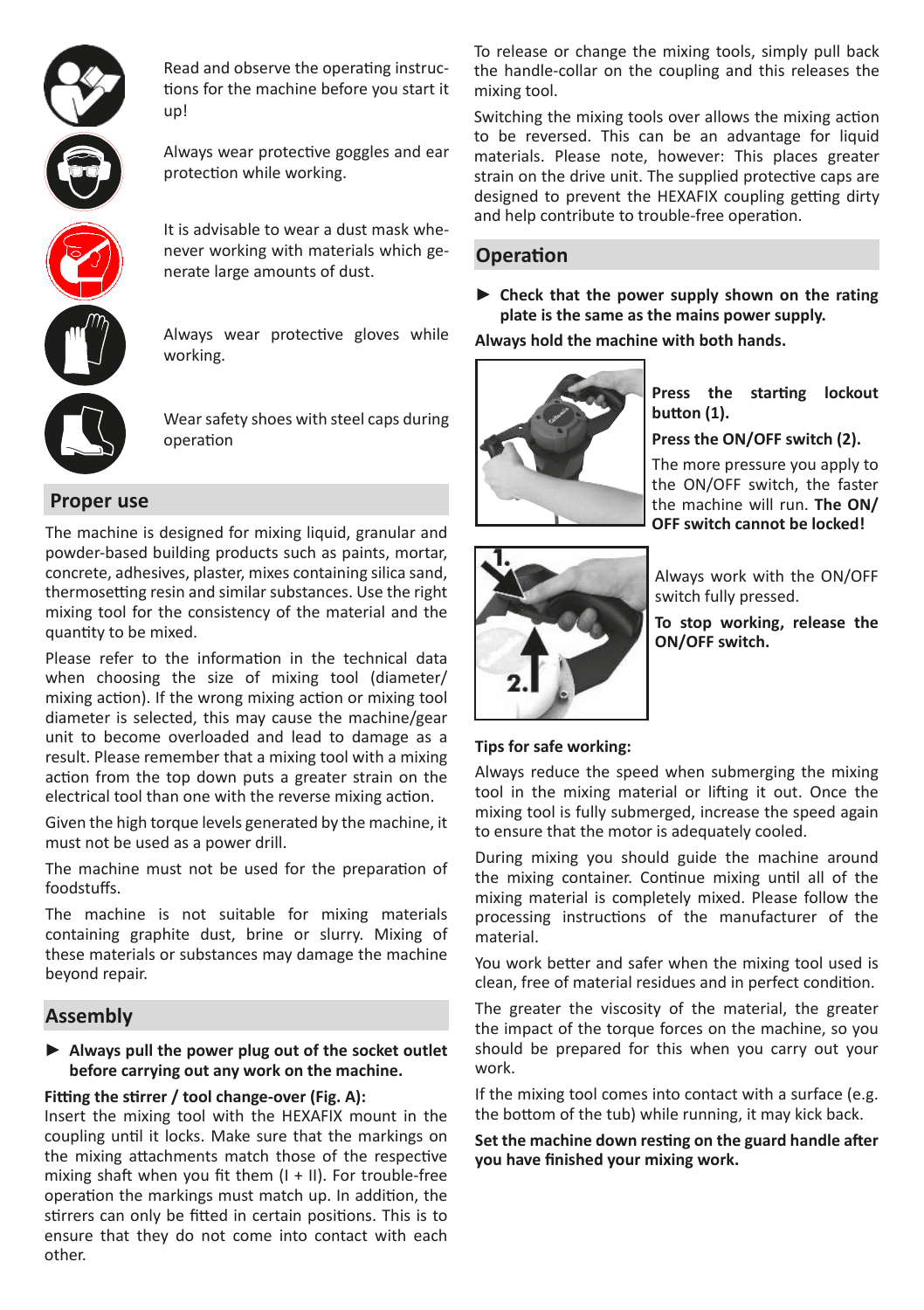#### **Care and maintenance Content**

**► Before you carry out any operations on the machine, and especially when changing the mixing tool, always pull out the power plug out first.**

Clean the machine and the mixing tool immediately after use. We recommend that you use the Collomix MIXER CLEAN cleaning bucket for cleaning.



Keep the HEXAFIX coupling clean and freely moving at all times.

Take the mixing tool out of the coupling after you have finished your work.

Grease the hexagon mount of the **coupling at regular intervals with suitable grease.**

**Keep the ventilation slits clean and clear at all times so that the machine can be properly cooled.** Blocked ventilation slits will lead to irreparable damage to the machine.

**Make sure that the ON/OFF switch moves and releases smoothly** at all times.

The machine is equipped with self-deactivating carbon brushes. This means that the machine will shut itself down once a certain level of wear is reached. The carbon brushes can be replaced by the authorized customer service center or by the Collomix Service center.

Have repairs carried out only by an approved workshop or by your Collomix Service.

Only use original Collomix accessories and replacement parts.

For exploded drawings, lists of replacement parts and the form for repair orders, please refer to: http://www.collomix.com

1x Mixing machine with Hexafix couplings 1x pair of mixing paddles MKD 1x Manual

#### 1x General safety notes

#### **Warranty**

The manufacturer provides a warranty within the framework of his terms and conditions of delivery in accordance with the requirements of statutory/countryspecific provisions. Should you need to make a claim under the warranty, please provide us with your invoice or delivery note.

On no account will any warranty claims be accepted if any repairs are carried out by third parties. In the event of any irregularities, please send the machine to us. **Complaints can only be accepted if the device is sent to the Collomix Service center undismantled.**

The warranty does not apply to damages caused by normal wear, overloading, improper handling, unsuitable accessories or inadequate maintenance.

Any structural or functional modifications to the machine which are made without our agreement shall render the warranty and the Declaration of Conformity null and void.

**Subject to change.**

#### **Disposal**

The device, accessories and packaging should all be consigned for environment-friendly recycling.

Electrical tools which have come to the end of their service lives must be made unusable by removing the mains power cable.

#### **For EU countries only:**

Do not dispose of electrical tools with household waste.



In accordance with EU Directive 2002/96/EC concerned with used electrical and electronic equipment and the incorporation of the requirements of the directive in national legislation, unusable electrical equipment

must be collected separately and consigned for environment-friendly recycling.

**Serviceadress USA and Canada: Collomix North America Inc. 648 Crescent Court Milwaukee, WI 53213 Phone: 414 471 3883 Fax: 414 918 8032 E-Mail: al.karraker@collomix.com www.collomix.us**

**Manufacturer: Collomix GmbH Daimlerstrasse 9 85080 Gaimersheim Germany**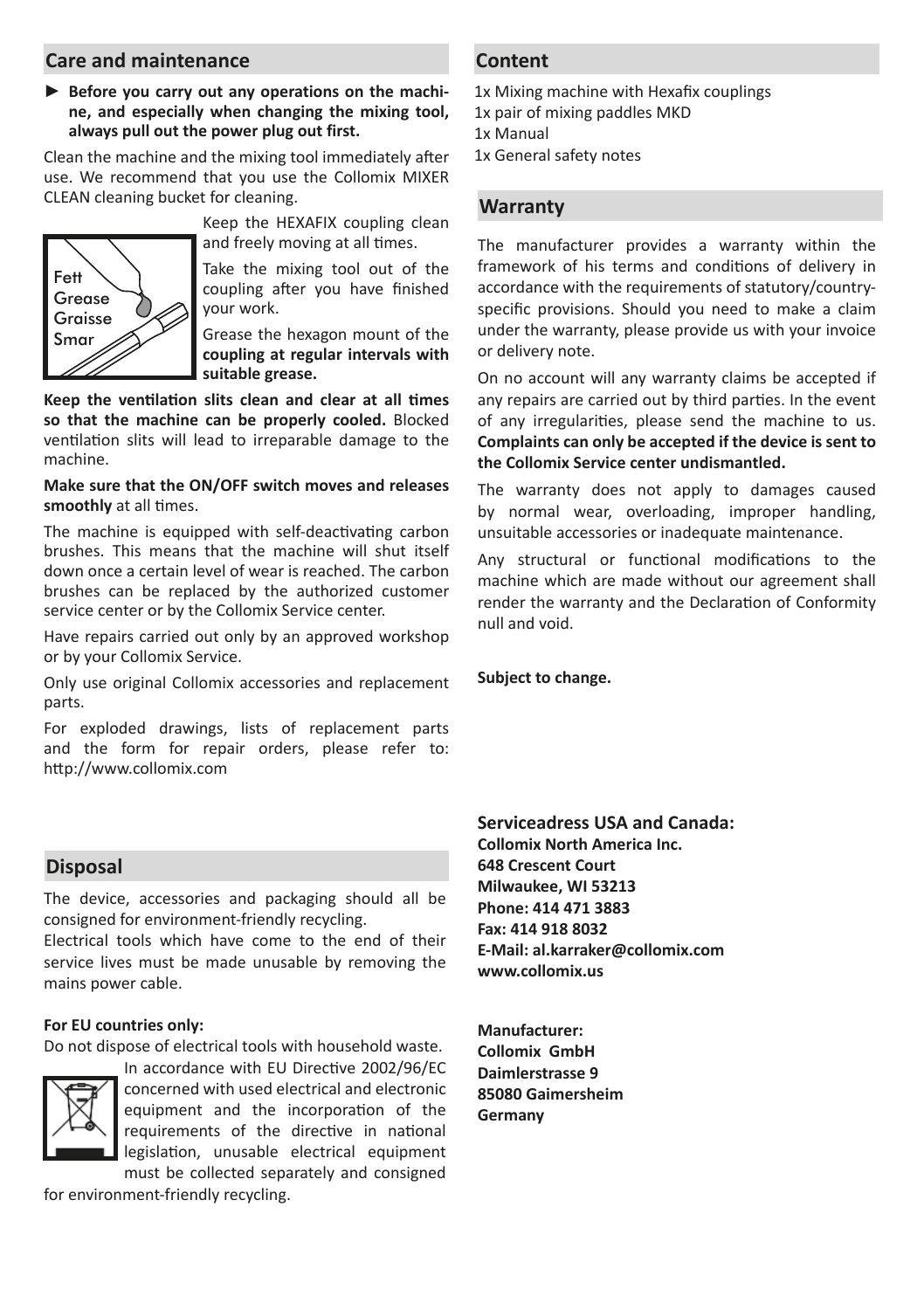#### **Caractéristiques techniques**

|                                              | AU JJ N UUU       |
|----------------------------------------------|-------------------|
| Puissance nominale/courant absorbé :         | 1450 W            |
| Tension:                                     | 230-240 V         |
| Fréquence :                                  | 50/60 Hz          |
| Vitesse de rotation à vide 1ère vitesse      | - 640 tr/min      |
| Vitesse sous charge, 1ère vitesse            | - 470 tr/min      |
| Outil de mélange 50 - 90 litres              | <b>MKD 140 HF</b> |
| Outil de mélange alternatif: 10 - 50 litres: | <b>MKD 120 HF</b> |
| Poids sans mélangeur :                       | 6,9 kg / 15.5 lbs |
| Catégorie de protection :                    | $/ \parallel$     |

#### **Eléments de la machine**

- **1 Dispositif de déverrouillage pour interrupteur Marche/Arrêt**
- **2 Interrupteur Marche/Arrêt**
- **3 Cadre de poignée avec tampons en caoutchouc**
- **4 Poignées**
- **5 Perforations pour le logement de la machine**
- **6 Fente d'aération**
- **7 Arbre agitateur**
- **8 Marquage arbre agitateur**
- **9 Coupleur HEXAFIX**
- **10 Turbine**
- **11 Capuchons protecteurs**

#### **Valeurs de bruit/vibrations:**

Valeurs mesurées déterminées conformément à EN 60745. Le niveau de bruit pondéré A de l'appareil s'élève de façon typique :

|             | Pression acoustique<br>$L_{\rm DA}$ [dB(A)] | Puissance acoustique<br>[dB(A)]<br>►wa |
|-------------|---------------------------------------------|----------------------------------------|
| Xo 55 R duo | 88 dB(a)                                    | 99 dB(A)                               |
|             | Insécurité K = 3 dB                         |                                        |

Valeur totale de vibrations (lors du brassage de matières minérales)

|             | Niveau sonore $a_{n}$ [m/s <sup>2</sup> ] |
|-------------|-------------------------------------------|
| Xo 55 R duo | 1,3 m/s <sup>2</sup>                      |
|             | Insécurité K = 1,5 m/s <sup>2</sup>       |

## **AVERTISSEMENT:**

Les valeurs de mesure indiquée sont celles des appareils neufs. Dans l'emploi quotidien, les valeurs de bruit et de vibrations se modifient.

#### **Remarque**

**Xo 55 R duo**

Le niveau de vibrations indiqué dans ces instructions est mesuré conformément à la méthode de mesure normée EN 60745 et peut être utilisé pour la comparaison d'outils électriques entre eux. Il convient également à une estimation provisoire de la charge de vibrations. Le niveau de vibrations indiqué représente les applications principales de l'outil électrique. Si toutefois l'appareil électrique est utilisé pour d'autres applications, avec d'autres outils employés ou qu'il n'est pas suffisamment entretenu, le niveau de vibrations peut différer. Cela peut nettement augmenter la charge en vibrations pendant toute la durée du travail.

Pour pouvoir évaluer avec précision la charge en vibrations, il est préférable de prendre également en compte les temps pendant lesquels l'appareil sera hors circuit ou pendant lesquels il marchera sans être employé. Cela peut nettement réduire la charge en vibrations pendant toute la durée du travail.

#### **Déclaration de conformité CE**

Nous déclarons sous notre propre responsabilité que ce produit est conforme aux normes et aux produits normatifs suivants:EN 55014, EN 61000, EN 60745- 1:2009 + EN60745-2-1:2010 conformément aux règlements des directives 2004/108/CE, 2006/42 CE,

2011/65/CE Gaimersheim, le 2018-12-04 Alexander Essing Direction

#### **Demander la documentation technique auprès de :** Collomix GmbH

Abt. Technische Entwicklung (Dpt Progrès technique) Daimlerstr. 9, 85080 Gaimersheim, Allemagne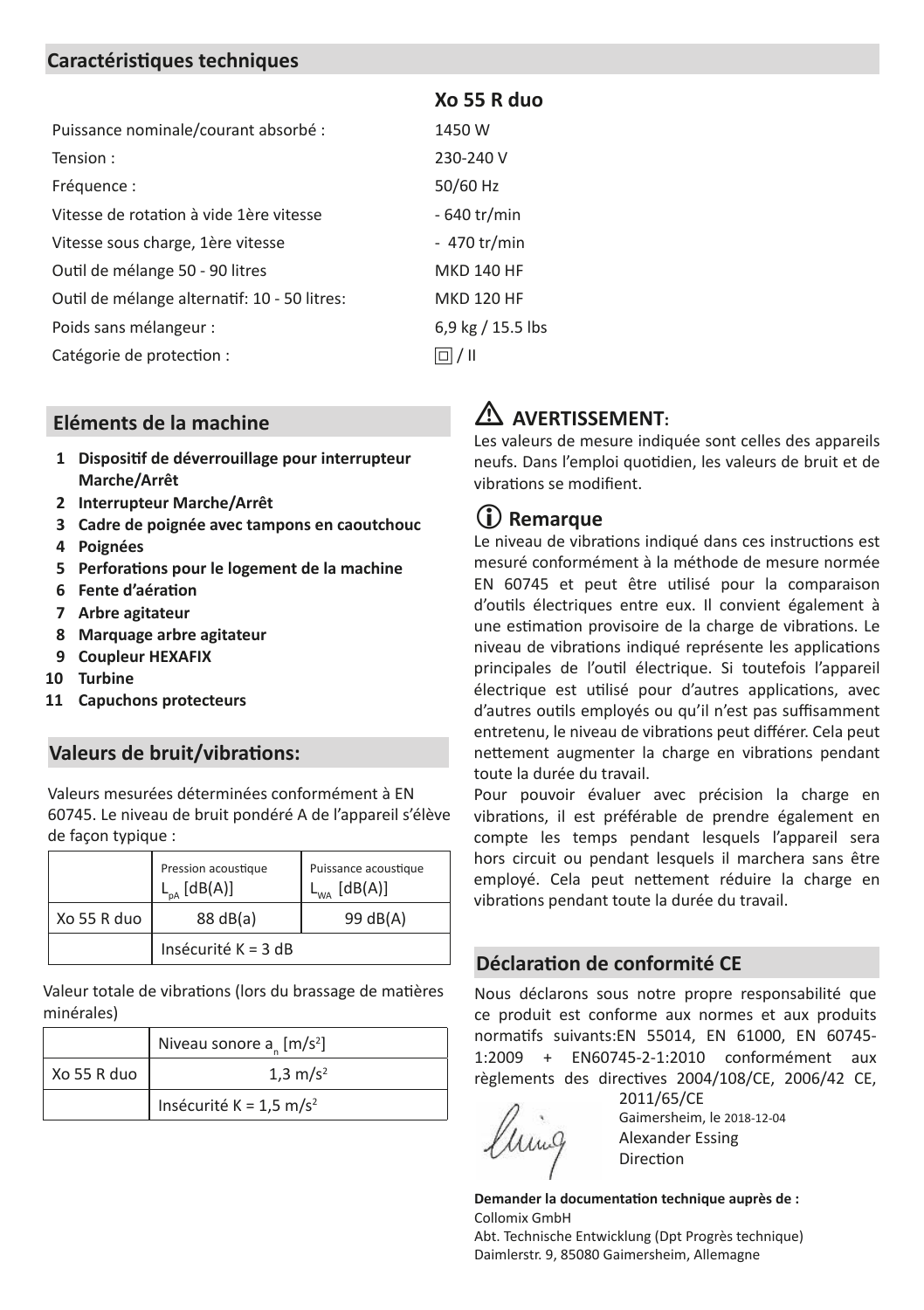#### **Spécifique à l'appareil Consignes de sécurité**

 **AVERTISSEMENT: Veuillez lire toutes les consignes de sécurité et instructions. Tout non-respect des** consignes de sécurité et instructions peut provoquer une décharge électrique, un incendie et/ou des blessures graves.

**Conservez toutes les consignes de sécurité et toutes les instructions pour l'avenir.**

**Il est uniquement possible de travailler sans danger avec l'appareil si l'on a auparavant lu complètement le mode d'emploi et les consignes de sécurité et si l'on respecte strictement leurs instructions. Seules les personnes familiarisées avec ce mode** 

**d'emploi et les consignes en vigueur relatives à la sécurité du travail et à la prévention des accidents sont autorisées à utiliser cette machine.**

 **Il faut respecter également les « Consignes de sécurité générales » ci-jointes.**

- **► La tension du réseau doit coïncider avec les indications de la plaque signalétique.**
- **► L'appareil ne doit pas être exploité dans un environnement à atmosphère explosible.** Ne jamais mélanger des solvants légèrement inflammables ou des matériaux comprenant des solvants dont le point d'inflammation est inférieur à 21°C/69°F.
- **► Veillez à ce qu'aucun liquide n'éclabousse le carter du moteur et ne pas l'exposer à la pluie** - risque d'électrocution !
- **► Ne nettoyez jamais l'appareil à l'eau** risque d'électrocution !
- **► N'enlacez jamais un câble autour du corps ou de parties du corps.**
- **► N'utilisez pas l'appareil si le câble est abîmé. Ne touchez pas à l'appareil et retirez immédiatement la fiche secteur.** Les câbles endommagés augmentent le risque de décharge électrique. S'il est nécessaire de remplacer (endommagement ou autre) la ligne de raccordement réseau, il faut alors le faire faire par le producteur ou par un représentant autorisé (spécialiste électricien(ne) afin d'éviter tout risque du point de vue de la sécurité.
- **► Maintenez l'appareil pendant de travail toujours des deux mains et gardez toujours une bonne posture.**
- **► Maintenez l'appareil au niveau des poignées isolées lorsque vous réalisez des travaux pour lesquels l'outil employé est susceptible de toucher des câbles électriques cachés ou le propre câble de l'appareil.**  Le contact avec une conduite conductrice de tension peut également mettre sous tension des pièces en métal de l'appareil et entraîner une décharge électrique.
- **► Avant la mise en service, contrôlez le bon logement de la tige du mélangeur tout comme sa bonne**

**marche concentrique.**

- **► Il faut laisser démarrer et s'arrêter l'appareil dans le récipient de mélange.** Assurer un positionnement bien équilibré et sûr du récipient de mélange.
- **►** Utilisez la machine et l'agitateur uniquement en parfait état. Ne pas utiliser d'agitateurs endommagés, pliés ou usés.
- **► Ne pas mettre les mains ou des objets dans le récipient de mélange alors que les mélanges sont en cours.** Risque de pincements !
- **► Patientez jusqu'à ce que l'appareil ou encore l'outil s'arrête.** Les outils en rotation peuvent s'accrocher et entraîner des blessures ou des dommages.
- **► Si le niveau de pression acoustique au poste de travail 85 dB (A) est dépassé, portez une protection acoustique !**
- **► Il est conseillé de porter des gants et des lunettes de protection pendant le travail avec le mélangeur.** Le port de vêtements collants est obligatoire.
- **► Pour la protection contre les poussières dangereuses, portez un masque pendant le mélange.**  Certains matériaux minéraux sont considérés comme cancérogènes. Utilisez une aspiration de poussière dans la mesure du possible.
- **► Raccordez toujours les appareils via un disjoncteur à courant de défaut (disjoncteur différentiel).**



Avant la mise en service de la machine, lisez le mode d'emploi et respectez-le !



Pendant le travail, portez des lunettes de protection et une protection de l'ouïe.





Portez des gants de protection pendant le travail.



Pendant le travail, portez des chaussures de protection avec bout en acier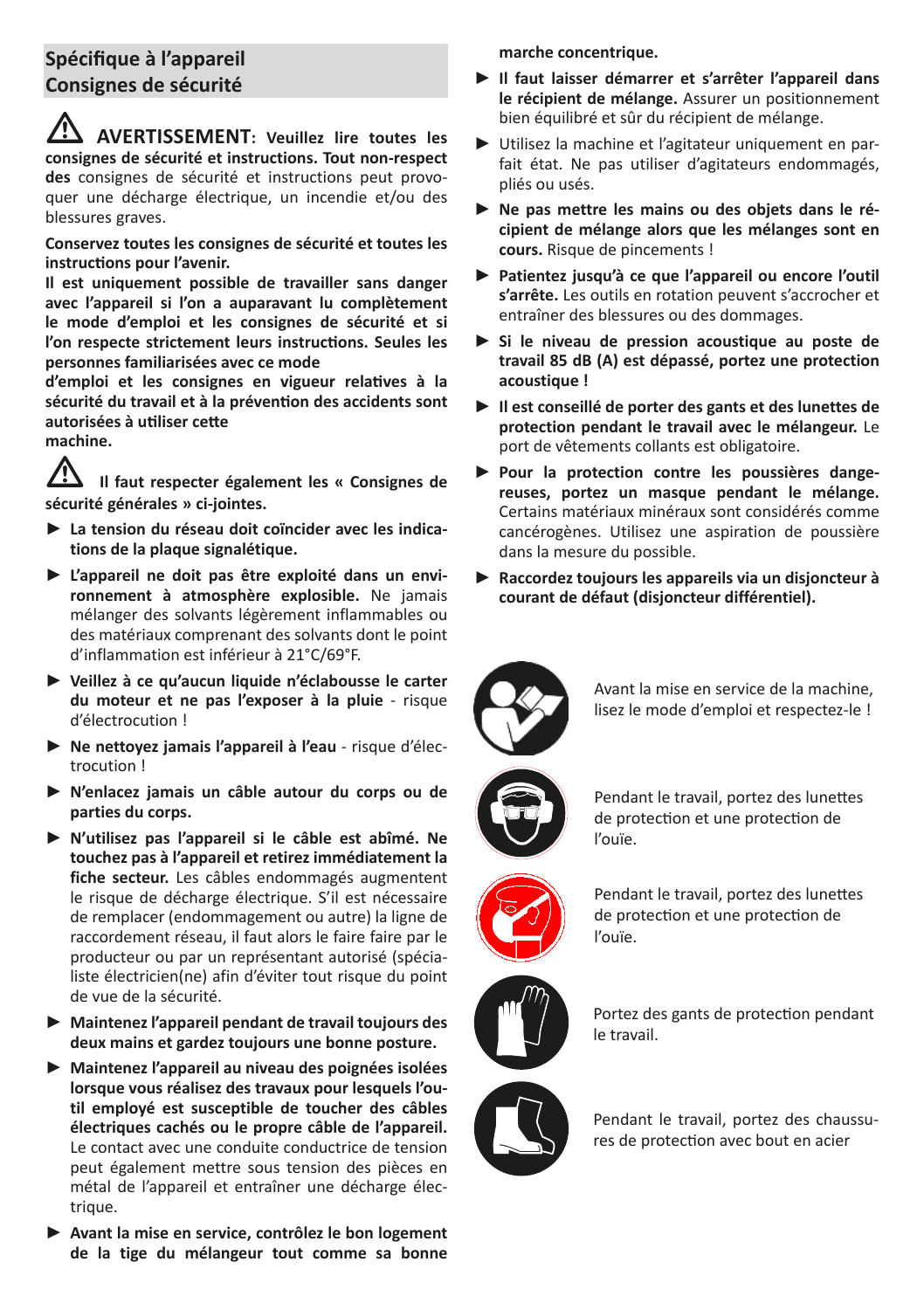#### **Utilisation conforme au règlement**

La machine sert à mélanger des matériaux de construction liquides, granuleux et poudreux tels les peintures, les mortiers, le béton, les colles, les enduits, les mélanges contenant du sable quartzeux, les résines réactives et autres substances du même genre. En fonction de la consistance du matériau et de la quantité à mélanger, il faut employer le mélangeur approprié à effet correspondant.

Lors de la sélection du type de mélangeur (diamètre/effet de mélange), respectez les caractéristiques techniques. Le choix d'un effet de mélange ou diamètre de turbine inadéquats peut entraîner une surcharge de la machine ou de la transmission et donc des dommages. Attention : un mélangeur dont l'effet de mélange agit de haut en bas sollicite plus fortement l'outil électrique que dans le sens inverse.

Cet appareil électrique n'est pas conçu pour être employé en fonctionnement continu.

En raison du couple de rotation élevé de la machine, il est interdit de l'employer comme perceuse.

L'utilisation de la machine pour le traitement d'aliments n'est pas admissible.

La machine ne convient pas au mélange de matériaux comprenant de la poussière de graphite, des saumures ou du purin. Le mélange de ces matériaux peut détruire la machine.

#### **Montage**

**► Avant tout travail sur l'appareil, retirez la fiche secteur de la prise de courant.**

#### **Montage de l'arbre agitateur/Changement d'outil (fig.A) :**

Enfichez le mélangeur dans le logement HEXAFIX, dans le coupleur jusqu'à ce qu'il verrouille. Veillez lors du montage à ce que l'identification de chaque tige du malaxeur soit semblable à celle de l'arbre agitateur correspondant  $(I + II)$ . Pour un fonctionnement sans faille, les désignations doivent être identiques. En outre, les turbines ne peuvent être montées que dans certaines positions, ceci afin d'éviter qu'elles ne se touchent mutuellement.

Pour détacher ou remplacer le turbine, retirer la manchette du coupleur, le turbine est libéré.

En permutant les outils de mélange, on peut inverser l'effet mélangeur. Cela peut être avantageux pour les matériaux liquides. Attention : l'entraînement en sera cependant beaucoup plus sollicité. Les capuchons protecteurs joints à la livraison empêchent que le coupleur HEXAFIX ne soit sali et permettent un fonctionnement sans faille.

#### **Service**

**► Contrôlez si la tension indiquée sur la plaque signalétique coïncide avec la tension du réseau.**

**Tenez toujours la machine des deux mains.** 



**Appuyez sur le bouton de verrouillage de démarrage (1).**

**Appuyez sur l'interrupteur Marche/Arrêt (2).**

Plus on appuie sur l'interrupteur Marche/Arrêt est appuyé, plus la machine va vite.<br>L'interrupteur Marche/Arrêt **Marche/Arrêt ne peut pas être bloqué !**



Travaillez toujours avec l'interrupteur Marche/arrêt complètement enfoncé.

**Pour clore le travail, relâchez l'interrupteur Marche/Arrêt.**

Actionner uniquement à l'arrêt.

#### **Conseils pour un travail en toute sécurité:**

En plongeant dans le mélange et/ou en retirant le mélangeur de celui-ci, vous réduisez la vitesse de rotation. Après avoir intégralement plongé le mélangeur dans le mélange, augmentez la vitesse jusqu'au maximum ce qui garantit un refroidissement suffisant du moteur.

Pendant le mélange, guidez la machine dans le récipient de mélange. Continuez à mélanger jusqu'à ce que le résultat soit complètement homogène. Respectez les instructions de traitement du producteur du matériau.

Ils fonctionnent mieux et sont plus sûrs lorsque l'agitateur utilisé est propre, exempt de résidus de matière et en parfait état.

Plus le mélange est visqueux, plus les couples de rotation qui agit sur la machine sont élevés. Soyez prêts à y faire face pendant le travail.

Si le turbine connu une surface pendant qu'il marche (pas exemple le fond du paquet), il est possible qu'il soit repoussé d'un coup en arrière.

**Une fois le mélange terminé, remettez la machine sur l'étrier de protection.**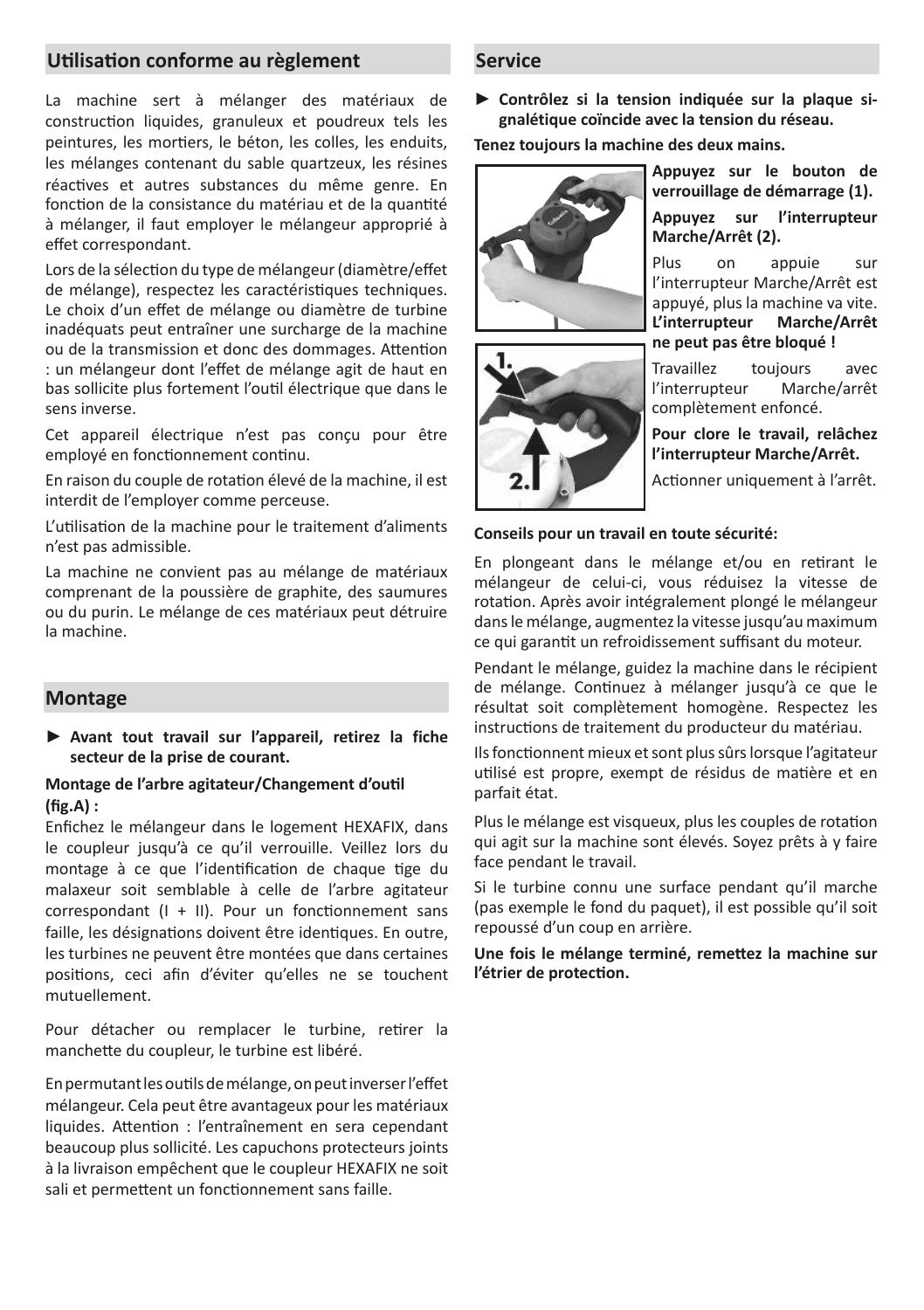#### **Entretien et maintenance Garantie**

#### **► Avant tous travaux sur l'appareil, en particulier lors du remplacement du mélangeur, débranchez la prise secteur !**

Nettoyez immédiatement la machine et le mélangeur après l'utilisation. Pour le nettoyage du mélangeur, nous recommandons le seau de nettoyage MIXER-CLEAN de Collomix.



Maintenez le coupleur HEXAFIX propre et en bon état.

Une fois le travail achevé, sortir le mélangeur du coupleur.

Graissez régulièrement le logement hexagonal du **coupleur avec une graisse lubrifiante adéquate.** 

**Gardez la fente d'aération propre et ouverte**, **afin de garantir un refroidissement suffisant.** Une fente d'aération bouchée détruirait la machine.

**Veillez à une bonne marche** de l'interrupteur Marche/ Arrêt et de son dispositif de déverrouillage.

La machine est dotée de charbons qui se mettent automatiquement hors circuit. Une fois la longueur minimale atteinte, la machine se met hors circuit. Faites remplacer les charbons par un service après vente autorisé ou par le service à l'usine de Collomix.

Faites réaliser les réparations uniquement par un atelier reconnu ou par le service de Collomix.

Utilisez uniquement des accessoires et pièces de rechange d'origine de Collomix.

Vous trouverez des vues éclatées, des listes de pièces de rechange et le formulaire de demande de réparation ici: http://www.collomix.com

#### **Mise au rebut**

L'appareil, les accessoires et l'emballage doivent être éliminés en les apportant dans un réseau de recyclage écologique.

Retirez le câble des outils électriques avant faits leur temps pour les rendre inutilisables.



#### **Uniquement pour les pays de l'Union Européenne:**

N'éliminez pas les outils électriques dans les ordures ménagères.

Conformément à la directive EU 2002/96/CE relative aux appareils électriques et électroniques anciens et à son application dans le droit national, les appareils électriques ne pouvant plus être utilisés doivent être récoltés séparément et recyclés dans le respect de l'environnement.

Dans le cadre des conditions de livraison, le producteur octroie une garantie conformément aux règlements légaux spécifiques au pays. En cas de demande d'application de la garantie, accompagnez-la de la facture ou du bon de livraison.

Les réparations réalisées par des tierces personnes nous dégagent de toute obligation de garantie. En cas d'irrégularités, nous vous prions de nous envoyer la machine. **Les réclamations peuvent uniquement être acceptées lorsque l'appareil est envoyé au service Collomix sans être démonté.**

Les dommages en raison d'une usure normale, de surcharge ou d'accessoires non conformes aux règles de l'art, tout comme en raison d'une maintenance insuffisante restent exclus de la garantie.

Toute modification de la fonction ou de la construction de la machine n'ayant pas été auparavant convenue avec nous entraîne la suppression de la garantie et celle de la déclaration de conformité.

#### **Sous réserve de modifications**

#### **Contenu de la livraison**

1x Malaxeur duo 1x Jeu d'outils de malaxage 1x Mode d' emploi 1x Consignes de sécurité

**Adress de service Etat-Unis et Canada: Collomix North America Inc. 648 Crescent Court Milwaukee, WI 53213 Phone: 414 471 3883 Fax: 414 918 8032 E-Mail: al.karraker@collomix.com www.collomix.us**

**Producteur : Collomix GmbH Daimlerstraße 9 D-85080 Gaimersheim Allemagne**